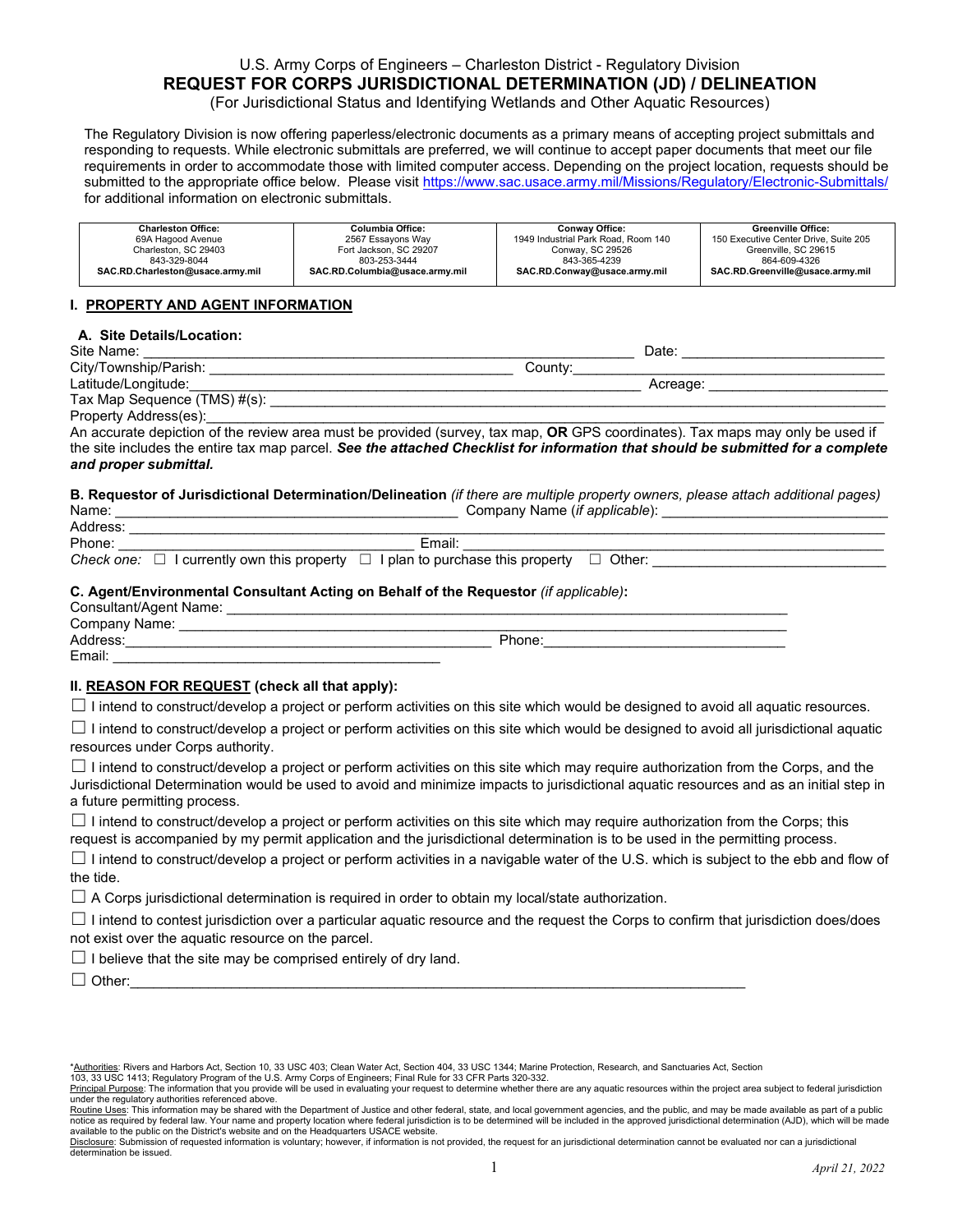# **III. TYPE OF REQUEST**:

<sup>1</sup>Delineation Concurrence (DC) - A DC provides concurrence that the delineated boundaries of wetlands on a property are a reasonable representation of the aquatic resources on-site. A DC does not address the jurisdictional status of the aquatic resources. (NOTE: A DC is generally the quickest type of standalone request for the Corps to review and process.)

2 Approved – An AJD is defined in Corps regulations at 33 CFR 331.2. As explained in further detail in RGL 16-01, an AJD is used to indicate that this office has identified the presence or absence of wetlands and/or other aquatic resources on a site, including their accurate location(s) and boundaries, as well as their jurisdictional status. AJDs are valid for 5 years.

 $^3$ Preliminary – A PJD is defined in Corps regulations at 33 CFR 331.2. As explained in further detail in RGL 16-01, a PJD is used to indicate that this office has identified the approximate location(s) and boundaries of wetlands and/or other aquatic resources on a site that are presumed to be subject to regulatory jurisdiction of the Corps of Engineers. Unlike an AJD, a PJD does not represent a definitive, official determination that there are, or that there are not, jurisdictional aquatic resources on a site, and does not have an expiration date.

<sup>4</sup> "No Permit Required" (NPR) Letter- A NPR letter may be provided by the Corps to notify the requestor that an activity will not require a permit (authorization) from the Corps; this letter can only be used if the proposed activity is not a regulated activity, regardless of where the activity may occur. A NPR letter cannot be used to indicate the presence or absence of wetlands and/or other aquatic resources, nor can it be used to determine their jurisdictional status.

**NOTE 1: Pre-approved Delineations and/or JDs are NOT a pre-requisite for submitting a DA permit application. Requests for JDs and/or DCs that are not associated with a DA permit application (Standalone Delineation / JD requests) will be reviewed and processed as time allows and based on available resources.** 

**NOTE 2: Although not a requirement, it is recommended that Standalone requests be prepared and submitted by an environmental consultant to expedite the review process.** 

# **Select the Appropriate Request:**

# ☐ **Pre-Construction Notification or Department of the Army permit application**

 $\Box$  with Delineation only (no written concurrence of delineation)

 $\Box$  with Delineation Concurrence<sup>1</sup>

☐ with Preliminary Jurisdictional Determination (PJD) 3

 $\Box$  with Approved Jurisdictional Determination (AJD)<sup>2</sup>

### ☐ **Standalone Delineation / Jurisdictional Determination**

*Standalone Delineation / Jurisdictional Determination requests will be reviewed and processed as time allows and based on available resources.*

 $\Box$  Delineation Concurrence<sup>1</sup>

 $\Box$  Preliminary Jurisdictional Determination (PJD)<sup>3</sup>

 $\Box$  Approved Jurisdictional Determination (AJD)<sup>2</sup>

☐ I request that the **Corps delineate** the wetlands and/or other aquatic resources that may be present on my property.

*These requests have historically been conducted as a courtesy for private property owners for minor actions. Due to current workload and priorities, the Charleston District Regulatory Division will only provide this service on a limited basis for private individuals on small tracts of land (typically 1 acre or less).* 

 $\Box$  with the attached Pre-Construction Notification or Department of the Army permit application

*(This may delay processing times. The review of the permit application will not start until the delineation has been completed by the Corps.)*

 $\Box$  with a Delineation Only, an AJD or PJD

☐ **"No Permit Required" (NPR) Letter** as I believe my proposed activity is not regulated4

□ **Unclear** and require additional information to inform my decision.

#### IV. **LEGAL RIGHT OF ENTRY**

By signing below, I am indicating that I have the authority, or am acting as the duly authorized agent of a person or entity with such authority, to and do hereby grant U.S. Army Corps of Engineers personnel right of entry to legally access the property(ies) subject to this request for the purposes of conducting on-site investigations (e.g., digging and refilling shallow holes) and issuing a jurisdictional determination. I acknowledge that my signature is an affirmation that I possess the requisite property rights to request a jurisdictional determination on the properties subject to this request.

Mailing Address Property Address / TMS #(s)

\_\_\_\_\_\_\_\_\_\_\_\_\_\_\_\_\_\_\_\_\_\_\_\_\_\_\_\_\_\_\_\_\_\_\_\_\_\_\_\_\_\_\_\_\_ \_\_\_\_\_\_\_\_\_\_\_\_\_\_\_\_\_\_\_\_\_\_\_\_\_\_\_\_\_\_\_\_\_\_\_\_\_ **Email Address Contract Contract Contract Contract Contract Contract Contract Contract Contract Contract Contract Contract Contract Contract Contract Contract Contract Contract Contract Contract Contract Contract Contract** 

\_\_\_\_\_\_\_\_\_\_\_\_\_\_\_\_\_\_\_\_\_\_\_\_\_\_\_\_\_\_\_\_\_\_\_\_\_\_\_\_\_\_\_\_\_ \_\_\_\_\_\_\_\_\_\_\_\_\_\_\_\_\_\_\_\_\_\_\_\_\_\_\_\_\_\_\_\_\_\_\_\_\_ \*Signature: Printed Name and Date

\_\_\_\_\_\_\_\_\_\_\_\_\_\_\_\_\_\_\_\_\_\_\_\_\_\_\_\_\_\_\_\_\_\_\_\_\_\_\_\_\_\_\_\_\_ \_\_\_\_\_\_\_\_\_\_\_\_\_\_\_\_\_\_\_\_\_\_\_\_\_\_\_\_\_\_\_\_\_\_\_\_\_

<sup>\*</sup>Authorities: Rivers and Harbors Act, Section 10, 33 USC 403; Clean Water Act, Section 404, 33 USC 1344; Marine Protection, Research, and Sanctuaries Act, Section

<sup>103, 33</sup> USC 1413; Regulatory Program of the U.S. Army Corps of Engineers; Final Rule for 33 CFR Parts 320-332.<br><u>Principal Purpose</u>: The information that you provide will be used in evaluating your request to determine whet

under the regulatory authorities referenced above.<br><u>Routine Uses</u>: This information may be shared with the Department of Justice and other federal, state, and local government agencies, and the public, and may be made avai

notice as required by federal law. Your name and property location where federal jurisdiction is to be determined will be included in the approved jurisdictional determination (AJD), which will be made available to the public on the District's website and on the Headquarters USACE website.

Disclosure: Submission of requested information is voluntary; however, if information is not provided, the request for an jurisdictional determination cannot be evaluated nor can a jurisdictional<br>determination be issued. determination be issued. 2 *April 21, <sup>2022</sup>*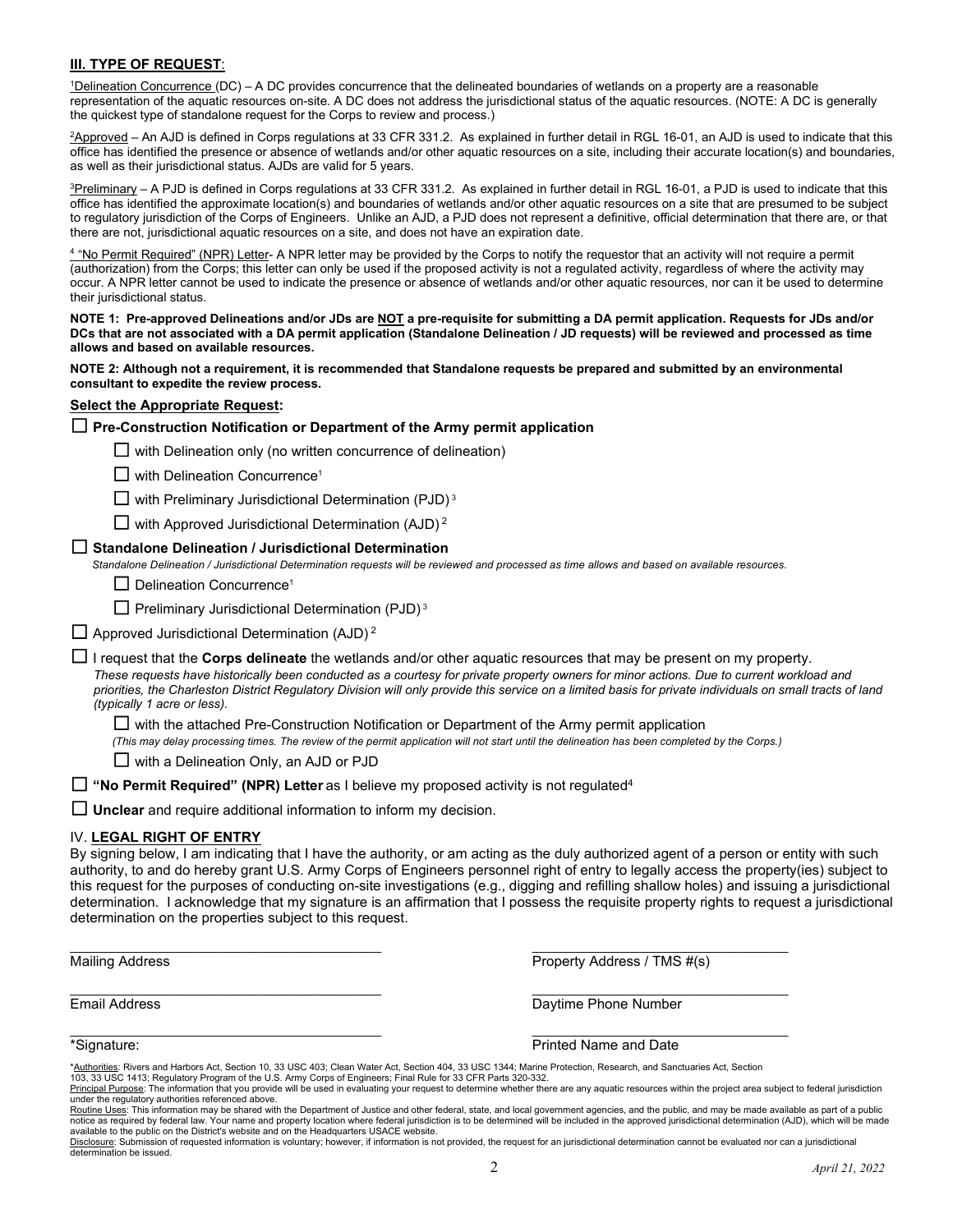# **JURISDICTIONAL DETERMINATION AND DELINEATION CHECKLIST:**

This checklist is to assist prospective requesters in submitting complete and proper information. This is NOT a comprehensive list nor are all items mandatory for all projects. However, the list contains general information typically necessary for this office to confirm jurisdictional and/or wetland delineations *as part of the permitting process*. Required items are indicated by an asterisk (\*). To reduce delays in verifying Jurisdictional Determinations and Delineations, it is recommended that the information provided is a complete and true representation of wetlands and other aquatic resources that may be present onsite. It is also recommended that submissions be prepared and submitted by an environmental consultant. Although this is not a requirement, it will significantly expedite the review process.

Following these standards will help to expedite our review. Flexibility of these standards may be determined by the Regulatory Division on a case-by-case basis only. Please note the Corps has the ability to reject delineation work that is incomplete or inaccurate.

# ☐ **\*Completed Request For Corps Jurisdictional Determination (JD) / Delineation AND Legal Right of Entry**

# ☐ **Site Information:**

☐ **\*Location Maps:** large-scale and small-scale maps, including streets, intersections, cities and an accurate depiction of the site boundary shown.

**Note: Only contiguous/adjoining parcels can be submitted under one JD request. If there is an area not within the JD request that separates the areas of review (i.e., a road, utility line, etc.), a separate JD request should be submitted each area.** 

- ☐ **\*Overlay of site boundary** on aerial photo, USGS topographic map, soil survey, NWI Map, etc.
- ☐ **\*Site's coordinates** should be based on a standard coordinate system, i.e., Geographic (at least to the nearest tenth of a second), State Plane or UTM. Indicate the coordinate system (and zone for UTM), units (English or metric) and the corresponding geodetic datum, either NAD27 or NAD83.
- ☐ **\*Property lines with measurements** illustrating all existing land features, including streams, ditches, trails, etc.
- ☐ **Landscape photos** of representative upland areas and aquatic resources, with the photo locations and directions of photos marked on a depiction.
- ☐ Current land use and plant communities located on and adjacent to the area under review (i.e., agricultural, industrial, residential, cropland, lawn, forested, etc.). If known, a brief history of the previous land use will be helpful.
- ☐ Proposed & existing structures clearly defined as such.
- ☐ Dimensions of proposed structures such as a driveway, house, garage, and other structures which are proposed in wetlands.
- ☐ Sewage/septic system: location, dimensions and type.
- ☐ Drainage ditches and/or berms: location and dimensions.
- ☐ **\*Wetland Determination Data Forms:** Record wetland delineation information for both the upland and wetland side of various points along the boundary. Current version from appropriate Regional Supplement found at: https://www.sac.usace.army.mil/Missions/Regulatory.aspx

# ☐ **Elements for Depictions of All Sites:**

☐ **\***Title Block with project name, applicant, county, state, date.

☐ **\***North arrow

☐ **\***Solid bold line depicting project area boundary with label. The project area boundary should be accurate and may be represented by survey, tax map, or GPS coordinates with coordinates provided. **Please note that a survey is NOT required.**  Tax maps may only be used if the project area includes the entire parcel(s). Include the Tax Map Parcel Numbers, Property Identification Numbers, etc., the source of the map, and date of preparation (print date).

☐ **\***Clearly marked boundaries of all wetlands and/or other aquatic resources and other pertinent features that are present (Wetlands, Tributaries, Lakes, Borrow Pits, Ponds, Rivers, Drainage Features, Ditches) and have been flagged in the field. Surveyed or GPS coordinates of the boundaries should be provided. (At a minimum, potentially non-jurisdictional linear features should be included on a supplement sketch/depiction.)

☐ **\***Labels of wetlands and/or other aquatic resources. Refer to the below tables for the standardized labels that should be used for AJDs, PJDs and/or Delineation Concurrence.

☐ **\***Size (acres) and length (linear feet) of each individual wetlands or aquatic resource included on the depiction.

☐ **\***Wetland Determination Data Form point locations with labels. (At a minimum, this should be included on a supplement sketch/depiction.)

<sup>\*</sup>Authorities: Rivers and Harbors Act, Section 10, 33 USC 403; Clean Water Act, Section 404, 33 USC 1344; Marine Protection, Research, and Sanctuaries Act, Section

<sup>103, 33</sup> USC 1413; Regulatory Program of the U.S. Army Corps of Engineers; Final Rule for 33 CFR Parts 320-332.<br><u>Principal Purpose</u>: The information that you provide will be used in evaluating your request to determine whet under the regulatory authorities referenced above.

Routine Uses: This information may be shared with the Department of Justice and other federal, state, and local government agencies, and the public, and may be made available as part of a public notice as required by federal law. Your name and property location where federal jurisdiction is to be determined will be included in the approved jurisdictional determination (AJD), which will be made available to the public on the District's website and on the Headquarters USACE website.

Disclosure: Submission of requested information is voluntary; however, if information is not provided, the request for an jurisdictional determination cannot be evaluated nor can a jurisdictional<br>determination be issued. determination be issued. 3 *April 21, <sup>2022</sup>*